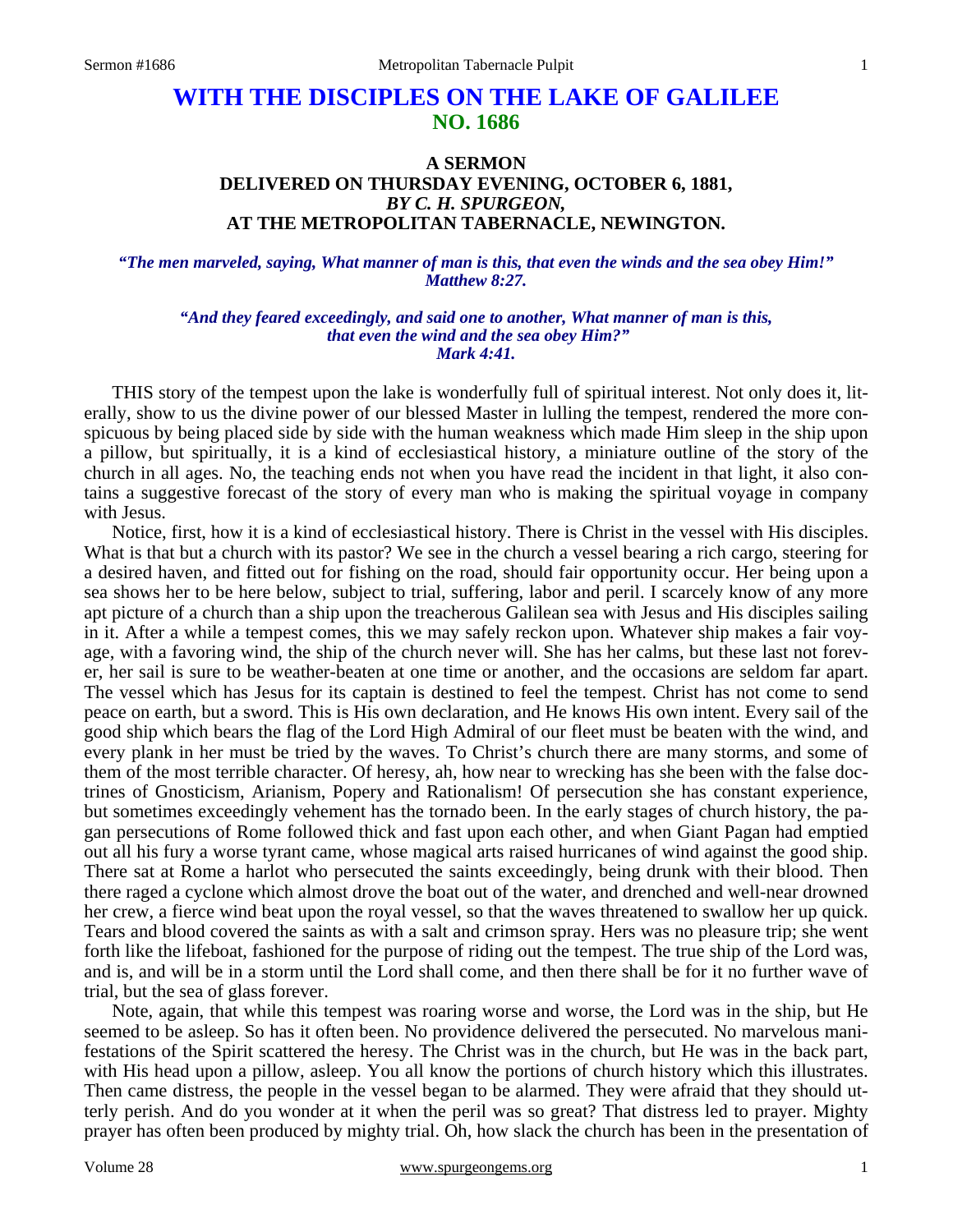her spiritual offering until the Lord has sent fire upon her, and that fire has seemed to kindle her frankincense, so that it has begun to smoke towards heaven. Prayer was produced by distress, and prayer brought distress to an end. Then the Master rose up, and displayed His power and Godhead. You know how He has done so in reformations and revivals time after time. He has chided the unbelief of His trembling saints, and then He has hushed the winds and the waves, and there has been a time of idyllic peace for His poor, weather-beaten church, a period free from bloodshed and heresy, an era of progress and peace. The church has a history which has many a time repeated itself. If you take an interest in the navigation of that wondrous vessel which carries Christ and all His chosen, you will never have to complain of lack of incidents.

 But I think I said that the story of the storm upon the lake is an admirable emblem of the spiritual voyage of every man who is bound for the fair havens in company with Jesus. We are with Christ, happy with Him, and sailing pleasantly, will this last? Right speedily comes a storm, the ship rocks and reels, she is covered with the waves. It looks as if our poor rowboat will sink to the bottom. Yet Jesus is in our hearts, and that is our safety. We are not saved by seamanship, but by having on board the Lord Paramount, who rules all winds and waves, and never yet lost a vessel that bore the cross at its masthead. Sometimes within our hearts He seems to be asleep. We hear not His voice; we see but little of His face, His eyes are closed, and He Himself is hidden away out of sight. He has not altogether left us, blessed be His name, but He appears to be asleep. Ah, then the ship rocks again, and we reel again, and we wonder that He can still sleep. Then we are driven in great alarm to prayer, to which we ought to have betaken ourselves long before. It may be that we have been busy with ropes and tackle, strengthening the mast, furling the sail, doing all kinds necessary work, and therefore leaving undone the most necessary work of all, namely, seeking out the Master and telling Him the story of our peril. We pray not till we are forced to our knees, sad sinners that we are. The boat will go down! She will go down! And now it is that we also go down to the cabin and begin to wake Him up with, "Master, save us, we perish!" Then you know what happens, how the gentle rebuke passes over our spirit and we are humbled. But the grander rebuke is heard by the winds and waves, and they are quieted and sleep at the Master's feet, and in us and around us there is a great calm. Oh, how profound the peace! How blessed the stillness! We were about to say, "Would God it would last on forever," but as yet tranquility cannot be perpetual. Our perils of waters will be sure to repeat themselves. Often we go down to the sea in ships, and do business in great waters, so that we see the works of the Lord and His wonders in the deep. Hear how a poet sings the story— "*Fierce was the wild billow* 

*Dark was the night; Oars labored heavily Foam glimmered white; Trembled the mariners Peril was near Then said the God of God— 'Peace! It is I!' Ridge of the mountain wave, Lower your crest! Wail of Euroclydon, Be you at rest! Sorrow can never be— Darkness must fly— Where says the Light of Light— 'Peace! It is I!' Jesus, Deliverer! Come You to me: Soothe You my voyaging Over life's sea! You, when the storm of death Roars sweeping by, Whisper, O Truth of Truth!— 'Peace! It is I!'"*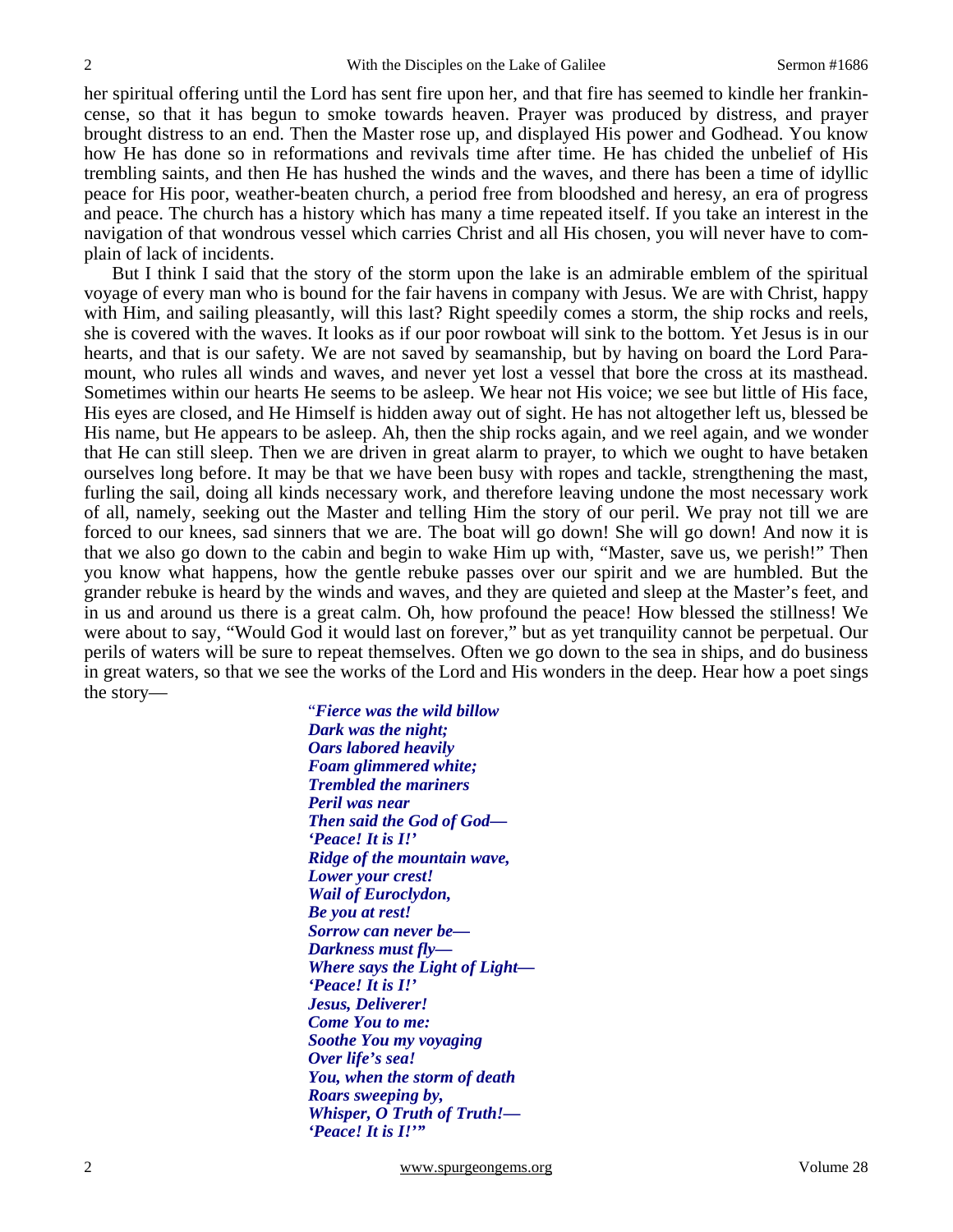On this occasion I will not further call your attention to the storm, or to the calm, but I beg you to observe the feelings of the disciples about the whole matter. The text says that, "The men marveled, saying, 'What manner of man is this, that even the winds and the sea obey Him!'"

 God evidently thinks much of His people's inward feelings, for they are recorded here, and in many other cases. The report of what these poor fishermen felt is as carefully made as the record of what their Lord and Master said, since this was necessary to set forth the intent and purpose of their Lord's utterances. God often regards the external action as a mere husk, but the feeling of His people is the innermost kernel of their life-story, and He prizes it. Some men practice introspection so much that they grow at last to make a kind of fetish of their inward feeling. This is wrong. Yet there is an error on the other side in which we cease to make conscience of our feelings, and think them to be a matter of no consequence, as if there could be real life without feeling. I will cry up faith as much as anyone, but there is no need to depreciate all the other graces, and especially all the emotions, in order to do honor to faith. We may honor the heir, and yet see no reason for slaying all the rest of the royal seed. We must both feel right and believe right, and it is sometimes good for us to have a lesson about how to feel towards our Lord Jesus Christ. Though feeling must be secondary to faith, yet it is far from being unimportant.

 At this time we shall principally talk about three feelings towards Christ. First, the men marveled. We will dwell upon that—*marveling at Christ's work.* Secondly, if you will turn to Mark, the fourth chapter and the forty-first verse, you will see that Mark describes the feeling of the men as fearing "exceedingly." That shall be our second head—*awe-stricken at His presence.* Thirdly, we see them in our text *admiring His person,* for they said, "What manner of man," or, more correctly, "What kind of person is this, that even the winds and the sea obey Him!"

**I.** First, then, MARVELING AT HIS WORK. May I ask you to indulge for a little while the feeling of wonder? You believe in Jesus Christ and you are saved. Salvation comes not by wondering, but by believing, but now, having been saved, having passed from death unto life, and having been preserved for years upon the sea of life in the midst of many tempests, and at this moment enjoying a great calm and restfulness of spirit, I invite you to marvel. What wonderful things Jesus has done for me! It is in my power, if I choose, to waste my time in reading romances, but I care nothing for them, for my own life is to me more romantic than romance. The story of God's goodness to me is more thrilling than any work of fiction could possibly be. I am speaking to some here who I am sure will join with me in acknowledging that there is a freshness, a novelty, a surprise power about the dealings of God with us which we do not meet with anywhere else. Well do we sing in our hymn—

# *"I need not go abroad for joys— I have a feast at home,"*

and we can also add that we need not go abroad for wonders, for we have a perfect museum at home in our own experience. John Bunyan, when he was describing the experience of his pilgrim, said, "Oh, world of wonders! I can say no less." And so it is. The life of the godly man on the God side of it, as he receives grace from Jesus, is a gallery of heavenly art, an exhibition of divine skill and power, a wonderland of mercy—

### *"Still has my life new wonders seen Of loving-kindness rare; A monument of grace I stand, Your goodness to declare."*

Let us think for a minute or two of the parallel between us and these disciples as to wonderment. Consider first—that the instantaneous and profound calm was *contrary to nature*. The Galilean Lake lies in a deep hollow, much below the level of the ocean, and in the sides of the cliffs and hills which shut it in there are valleys and openings which act as funnels, down which blasts of cold air from the mountains often rush upon a sudden. When the time of storm is really on, the Lake of Galilee is not tossed about like an ordinary open sea, but is rent, and torn, and heaved up, and almost hurled out of its bed by downdriving hurricanes and twisting whirlwinds. No sailor knows which way the wind will blow except that it blows all ways at once, and particularly downwards, as if with a direct downdraft from heaven, it blows vessels into the water, and soon, changing its course, lifts it into the air. Any mariner who is not used to that strange, wild sea, would soon lose his head, and despair of life. It is like a boiling cauldron, the spirits of the vast deep stir it to its bottom. Yet this billowy lake in a moment was turned to glass by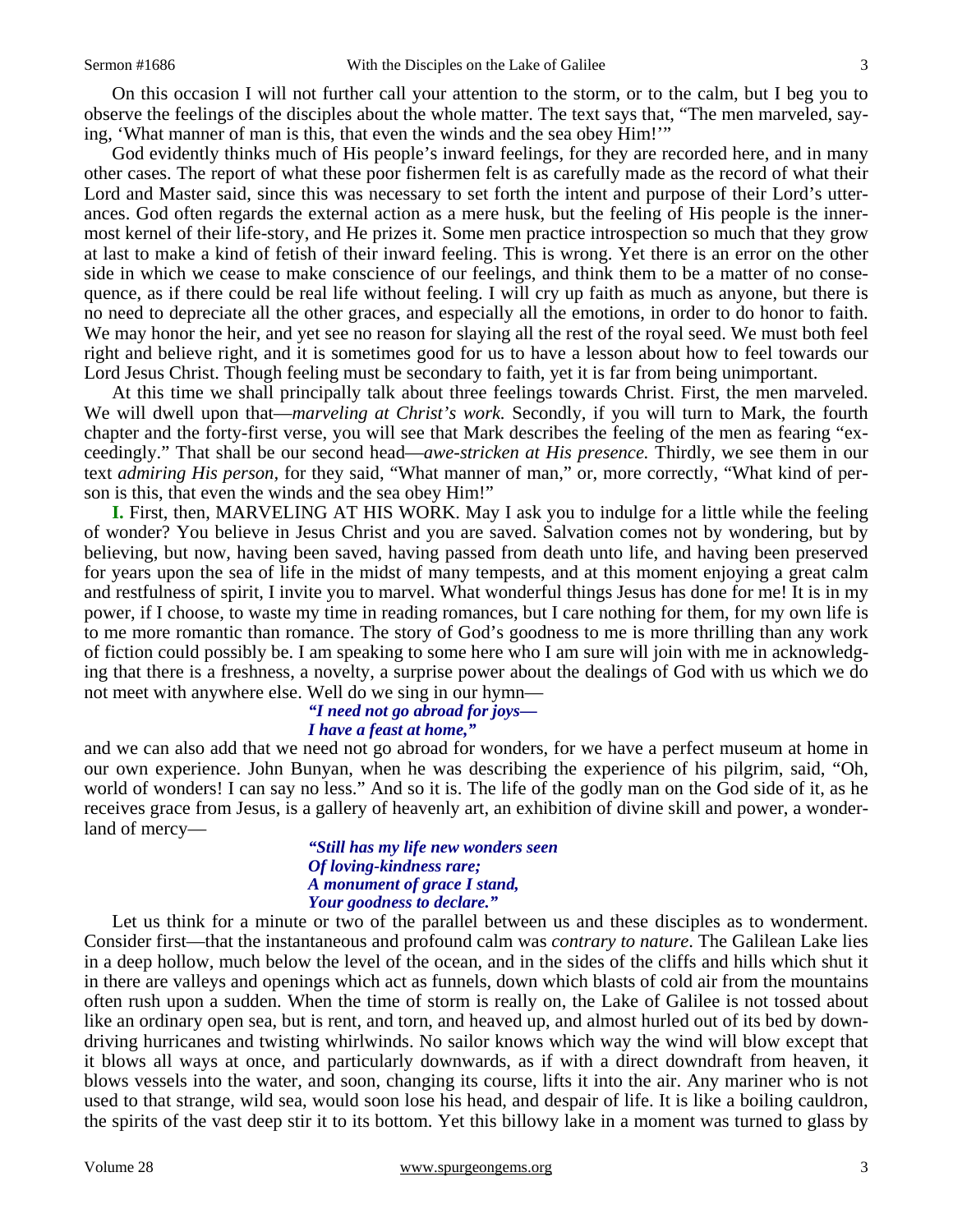the words of Jesus, a fact far more wonderful to witness than to read about. Such a change in the uproarious elements was altogether contrary to nature, and therefore "the men marveled."

 Now, beloved, look back upon what your life has been. I do not know exactly where you begin your life story. Some commence in the slime pits of Sodom, in vice and drunkenness. Others begin with wandering on the dark mountains of infidelity, or among the hogs and sloughs of Phariseeism and formality. However, it is a miracle that you should have been made to fall at Jesus' feet, and cry out for mercy through His precious blood. That you should give up all trust and confidence in self, and at the same time should turn away from favorite lusts which you once reveled in, is such a wonder that nobody would have believed it had it been prophesied to them. Certainly you never would have believed it yourself, and yet it has taken place, and other unlooked-for changes have followed it. Why, you have lived since then in a way that would have been once condemned by yourself as utterly absurd. Had an oracle informed you of it you would have ridiculed its forecast. "No," you would have said, "I shall never be *that*. I shall never feel *that*. I shall never do *that*." And yet, it has been so with you. The boiling cauldron of your nature has been cooled down and quieted, and an obedient calm has succeeded rebellious rage. Is it not so? I can only say that, if your religion has never produced a wonder, I wonder that you believe in it. If there is not something about you through divine grace which quite surprises yourself, I should not be amazed if one of these days you wake up and find that you have been self-deceived. Far above nature are the ways of grace in men, and if you know them they have produced in you what your natural temperament and your worldly surroundings never could have produced. There has been fire where you looked for snow, and cool streams where you expected flames. A growth of good wheat has been seen where nature would have produced nothing but thorns and briars. Where sin abounded grace has much more abounded, and your life has become the theater of miracles, and the home of wonder.

 These men marveled, next, because the calm was so *unexpected by reason*. The ship was near going to pieces. A gust of wind threatened to lift her right out of the water, and the next threatened to plunge her to the bottom of the sea. The weary fishermen certainly did not look for calm; there were no signs of such a gift. When they said, "Master, we perish," I do not know what they thought their Lord would do, but they assuredly never dreamed that He would stand up in the back part of the ship, and say, "Winds and waves, what are you doing? Your Master is here. Be still." That was beyond their nautical experience, and their fathers had never seen such wonders in their day. They could not hope that in a moment they should be in a profound calm.

 Now, may I ask you to wonder a little at what the Lord has done for you? Has He not done for you, what you never expected? To speak for myself, I never reckoned upon standing here to preach to thousands of God's people. When I was first brought to Jesus I had no such hope. Why should I be taken from the school and from the desk to lead a part of His flock? I wonder more and more that by His grace I am what I am. Some of you, when you sit at the communion table, may well feel that the most wonderful thing about it is that *you* should find a welcome place at the Lord's own festival. Did some of you expect, a year ago, that you would be here now, on a Thursday night, listening to a talk about Jesus Christ? Why, you hardly know how you got here. You can scarcely tell the way by which the Lord has led you to be a lover of the gospel. Look at your inner feelings, as well as your outward position, are you not often made the subject of desires, of longings, of groaning, and on the other hand, of enjoyments, of sweet and precious endearments, of high and gracious expectations, which utterly surprise you as you remember what you used to be? Are you not "like them that dream" when you think over the Lord's loving-kindness? And if others say, "The Lord has done great things for you," does not your heart chime in with all its bells, and ring out notes of joy, "The Lord has done great things for us, of which we are glad"? Come, indulge your wonder. Admire and marvel at the exceeding grace of God towards you in working contrary to nature, and contrary to all reasonable expectations, and bringing you to be His dear and favored child. Marvels of mercy, wonders of grace, belong unto God Most High.

 Besides this, the idea of a storm which should immediately be followed by a great calm was *a strikingly new experience.* These fishermen of the Galilean Lake had never seen it after this fashion before. We read in the Old Testament of some, to whom it was said, "You have not gone this way before," and certainly the same might have been said to these disciples. "You have been in tempests, but you never before in your lives were one minute in a tempest and the next in calm." It must have been enough to make them weep for joy, or, at least, it must have led them to hold up their hands in glad astonishment.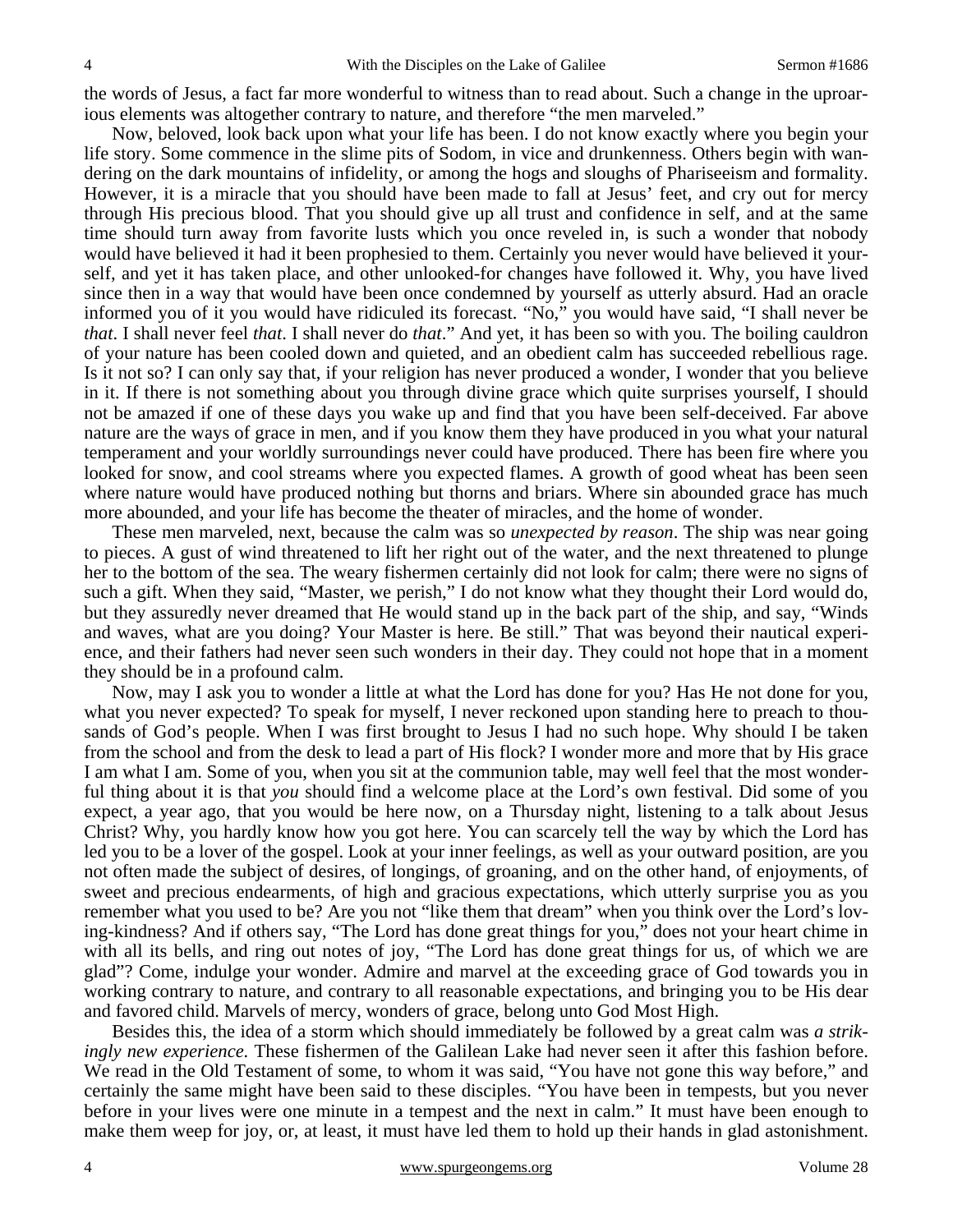The deliverance worked by their Lord was so fresh, so altogether new that marveling was natural. Well, now, brothers and sisters, to come back to ourselves again—have you not often experienced that which has astounded you by its novelty? Are not God's mercies new every morning? I address some of you who have been 40 or 50 years in the ways of God, do you not find a continual freshness in the manifestations of God's goodness to you both in providence and grace? Let me ask you, has religious life been to you like mounting a treadmill—monotonous, wearisome, and uniform? If so, there is something wrong about you, for while we live near to God, we dwell under new heavens and walk upon a new earth. When a man travels through the Alps on a bright sunshiny day, all things are as new, as though born that morning, that drop of dew on the grass, he never saw before, that drifting cloud has newly arrived upon the scene. Never before has the traveler seen the face of nature radiant with the same smile as that which now delights him. Has it not been so with you in the journey of life? Have not all things become new and remained new since you were born anew? Has not grace been heaped upon grace, so that each new experience has excelled its predecessor? Still have I beheld fresh beauties in my Master's face, fresh glories in my Master's word, fresh assurance of His faithfulness in His providence, fresh power in my Master's Spirit as He has dealt graciously with my soul. I know that it is so with you, and I want you to marvel at it that God should take so much trouble to manifest Himself to poor creatures that are not worth His treading on, that He should devise a thousand things most rare and new for such insignificant insects of a day as we are. Glory be to His blessed name, it may well be said of us, "The men marveled and said, 'What manner of person is this who deals so with His people?'" "Who is a God like unto You? What is man that You are mindful of Him, and the son of man that you visit him?"

These three things made the disciples wonder.

 There was another. I should think that it was a great marvel to them that calm was sent *so soon* after the storm. Man needs time, but God's runs very quickly. Man travels with weary feet, the Lord rides upon a cherub and does fly, yes, He flies upon the wings of the wind. The particles of air and the drops of water were all in confusion through the tempest, rushing as if chaos had come again, rising in whirlwinds and falling in waterfalls, yet they did but see the face of their Maker, and they were still. In one single instant there was calm. Have not you and I experienced instantaneous workings of divine grace upon our spirits? It may not be so with all, but some of us at the first instant of our faith lost the burden of sin in a moment. Our load was all gone before we knew where we were. The change from sorrow to joy was not worked in us by degrees, but in a moment the sun leaped above the horizon, and the night of our soul was over. Has it not been so since? We have been in the midst of God's people, as heavy as lead, and without power to enjoy a truth, or to perform a holy act. The hymns seemed a mockery and the prayer an empty form, and yet in a single moment the rod of the Lord has touched the rock and the waters have flowed forth, and by the very means of grace which seemed so dull and powerless, we have been enlivened and comforted. We have blessed the Lord that we ever came to the place. I do not know how it is that we undergo such sudden changes. Yes I do. It is because God works all good things in us, and He is able to accomplish in an instant that which we could not effect in a year. He can in a moment change our prison into a palace, and our ashes into beauty. He can bid us put off our sackcloth and put on the wedding garments of delight. As in the twinkling of an eye this corruptible shall put on incorruption, so in an instant our spiritual death can blossom into heavenly life. This is a great wonder. Go and marvel at what the Lord has so speedily done for you.

 And then to think that it should have been *so perfect*. When a storm subsides, the sea is generally angry for hours, if not for days. A great wind at Dover yesterday would make the Channel rough for some time. But when our Lord Jesus makes calm the sea forgets her raging and smiles at once. In fact, "He makes the storm calm, so that the waves are still." The winds hush all their fury and are quiet in an instant when He bids them rest. And oh, when the Lord gives joy and peace and blessedness to His people, He does not do it by halves. "When He, gives quietness, who then can make trouble?" There is no such thing as a half-blessing for a child of God. The Lord gives Him fullness of peace—"the peace of God which passes all understanding." He causes him to enjoy quiet through believing, and He enables him to rejoice in tribulation also, for tribulation works blessing to the souls of men.

 I feel that I cannot speak as I could wish, but I shall finish this division of the discourse by saying that one point of wonder was that the calm was *worked so evidently by the Master's word*. He spoke and it was done. He poured no oil upon the waters. His will was revealed in a word, and that will was law.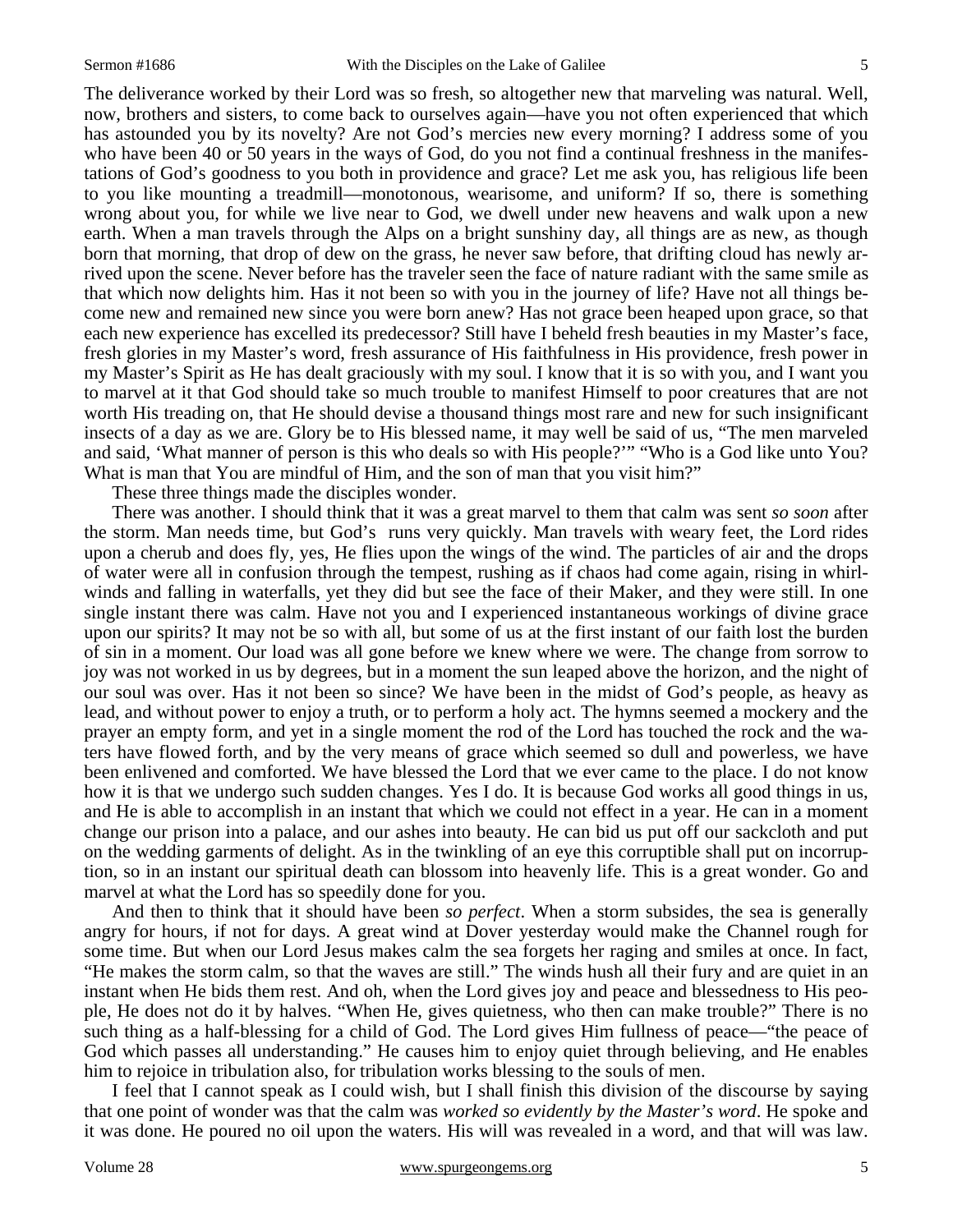Not an atom of matter dares to move if the divine decree forbids, the sovereignty of Jesus is supreme, and His word is with power.

 Now, dear friend, I know that there must have been very much that is wonderful in your life as a Christian, but do not think yourself the only partaker of such wonderment. Let us all sit down, and inquire each one, "Why is this to me? Why me, Lord? How can such great grace be shown to me, and how can the Son of God stoop to look at me and take me into marriage union with Himself, and promise that I shall live because He lives, that I shall reign because He reigns?" Sit down, I say, and believingly marvel, and marvel, and marvel, and never leave off marveling. And let me drop one little word into your ear. Is there something that you need of God concerning which unbelief has said that it is too wonderful to be expected? Let that be the reason why you shall expect it. There is nothing to a Christian as probable as the unexpected, and there is nothing which God is so likely to do for us as that which is above all we ask or even think. God is at home in wonderland. If what you need is a commonplace thing, perhaps it may not come, but if it strikes you as a marvel, you are in a fit state of heart to honor God for it, and you are likely to receive it. Do not think that because between you and heaven, if you reach it, there will be a giant causeway of marvels, therefore you will never get there. But, on the contrary, conclude that the God who began to save you by so great a miracle as the gift and death of His own dear Son, will go on to perfect your salvation even if He has to fling into the sea a thousand heavens to make stepping stones for you to tread upon so you can reach His presence. "He that spared not His own Son, but freely delivered Him up for us all, how shall He not with Him also freely give us all things?" Therefore expect wonders. These men marveled. Expect to keep on marveling till you get to heaven, and to keep on marveling when you are in heaven, and throughout eternity. Wonder will be a principal ingredient of our adoration in heaven. We—

#### *"Shall sing with wonder and surprise His loving-kindness in the skies."*

I have been somewhat long on this first head. I will therefore give you a little, and only a little, upon the second.

**II.** Let us now see how the disciples were AWE-STRICKEN AT OUR LORD'S PRESENCE. Mark says that "the men feared greatly." They feared greatly because they found themselves in the presence of one who had stilled the winds and the waves. Brothers and sisters, it is well to cultivate that holy familiarity which comes from nearness to Jesus, and yet we ought always to be humbled by a sense of that nearness. Permit me to remind the boldest believer that our loving Lord is still God over all. He is to be honored and reverenced, worshipped and adored, by all who draw near to Him. However much He is our brother, He says, "You call me Master and Lord, and you do well, for so I am." He is all the greater because of His condescension to us, and we are bound to recognize this.

 Whenever Jesus is near, the feeling of holy awe and solemn dread will steal over true disciples. I am afraid of that way of being so familiar with Christ as to talk of Him as, "dear Jesus," and "dear Lord," as if He were some Jack or Harry that we might pat on the back whenever we liked. No, no. This will never do. It is not such language as men would use to their prince, let them not thus address the King of kings. However favored we may be, we are but dust and ashes, and our spirit must be chastened with reverence.

 When Jesus is near us we ought to fear exceedingly *because we have doubted Him*. If you had been suspicious of a dear friend, and had indulged hard thoughts about him, and all of a sudden you found yourself sitting in the same room with him, you would feel awkward, especially if you understood that he knew what you had said and thought. Oh, you will feel ashamed of yourself, my brothers and sisters, if Jesus shall draw near to you. The wisest thing you can do in such a case is to say, "My Master, my Lord, since You favor me with Your presence, I will first fall at Your feet, and confess that I doubted You, that I thought that the stormy wind would swallow up the vessel, and that the waves would devour both You and me. Forgive me, Master; forgive me for having thought so evil of You." Whenever we are near to Christ, one of the first feelings should be that of great humiliation. Let us fall at His feet, and confess how ill we have thought of Him.

 Brethren, *we have been as foolish as to fear His creatures,* paying to them a sort of worship of fear, as if they had more power to harm than Jesus had to help. We clothe wind and sea with attributes which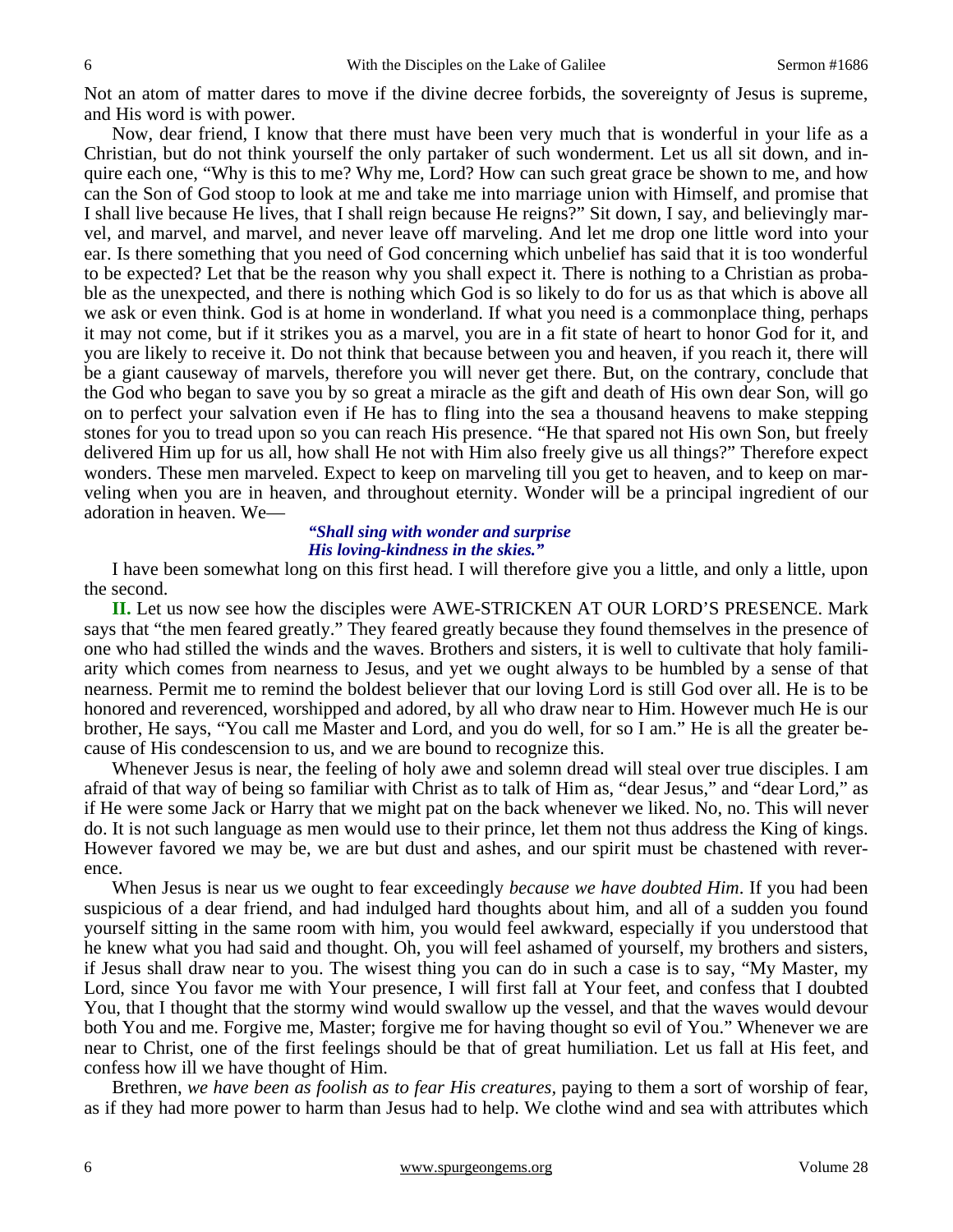belong only to God, and look upon our trials as if they tried the Lord too, and vanquished Him because they vanquish us. Are we not because of this smitten with dread in the presence of the Christ?

 And then the next feeling should be—since He has come to me, this Mighty One who has worked such marvels for me, *let me try to order myself aright in His presence.* I notice whenever the Lord Jesus Christ is very present in this congregation how carefully everybody sings. I notice about tune, time, and tone a difference from the singing which is usual, and even from that singing which comes of having an acquired skill in music. Though it may seem a trifle, yet I cannot help observing that when people come to the communion table as a matter of routine they frequently behave roughly, walking noisily and looking about, or else they sit like statues, with a chill propriety of posture and vacancy of countenance. But you will notice that fellowship with Jesus affects the glance of the eye, the thoughts of the soul, and consequently the movements of the body. When a man is truly conscious that Jesus, the Wonder-worker, is near, he fears exceedingly. If ever you say to Jesus, "You know that I love You," mind you put, "Lord," before it—"Lord, You know all things," for He is your Lord still. Where Jesus is, there is godly fear, which is by no means the same as slavish fear. Every true child has a reverence for his father. Every true daughter has a loving respect for her mother. So is it with us towards our Lord Jesus. We owe so much to Him, and He is so great and so good, and we are so little and so sinful, that there must be a blessed sense of holy awe whenever we come before Him. Indulge it. Indulge it now. You know how John puts it, "When I saw Him, I fell at His feet as dead." Why, that is the man who leaned His head on the bosom of Christ. Yes, that is the man who fell at His feet as dead. If your head has never leaned upon the bosom of the Lord, I should not wonder if you can hold it up in His presence. But when it has once lain there in confiding love, reposing upon boundless mercy, then that head of yours will lie in the dust uncrowned if God has honored it, for it will be your delight to cast your crown at His feet, and give Him all the glory. O, reign forever, King of kings, and Lord of lords! Conquer me, my Lord, subdue me perfectly. Make dust of me beneath Your feet, if You shall be but the tenth of an inch the higher for my downcasting, Oh, my Master, and my Lord, with joy I would shrink to nothing before You, that You may be all in all. May this be your feeling and mine. The men feared exceedingly; let us fear also, after a believing sort.

**III.** Now to close. The third thing is ADMIRING THE PERSON OF JESUS, for these men who marveled, and who feared exceedingly, admired the person of Him who had set them free from the storm, saying, "What manner of person is this, that even the wind and the sea obey Him?" Come, let us admire and adore the nature of Christ which is altogether beyond our comprehension. The winds and the sea obeyed Him, though He had slept like other men. When His head was that of an infant the crown of the universe was about His brow. When He was in the carpenter's shop He was still the Creator of all worlds. When He went to die upon the tree, a myriad of angels would have come to rescue Him if He had but willed it. Even in His humiliation He was still the Son of the Highest, God over all, blessed forever. Now that He is exalted in heaven, do not forget the other side of the question, believe that He is just as much man now as when He was here—as truly a brother of our race as He is God over all, blessed forevermore.

 Let us now give our hearts to admiration of Him in *His complex nature which is beyond comprehension.* He is my next of kin, and yet my God, at once my Redeemer and my Lord. We may each one cry with Job, "I know that my next of kin lives, and that He shall stand in the latter day upon the earth, and though after my skin, worms devour this body, yet in my flesh shall I see God." Because He lives as my kinsman—there is the sweetness of it, and because He is my God—there is the glory of it. He is both tenderly compassionate for my infirmities, and gloriously able to overcome them. He is a complete Savior because He is both human and divine. Come, my soul, bow down in wonder that ever God should send such a Savior as this to you. A person asked me the other day whether I had seen a book entitled "Sixteen Saviors." I answered—"No, I have not and I do not want to know of 16 saviors. I am perfectly satisfied with one." If all who dwell in heaven and earth could be made into saviors, and the whole were put together, you might blow them away as a child blows away thistledown, but there is this one Savior, the Son of man and yet the mighty God, and He cannot be moved. Joy then, my brethren, and rejoice in the nature of your blessed Lord.

 Next, *rejoice in His power which has no limit,* so that even the winds and the waves obey Him. The winds—can they have a master? The waves that cast their spray upon the face of princes, can they